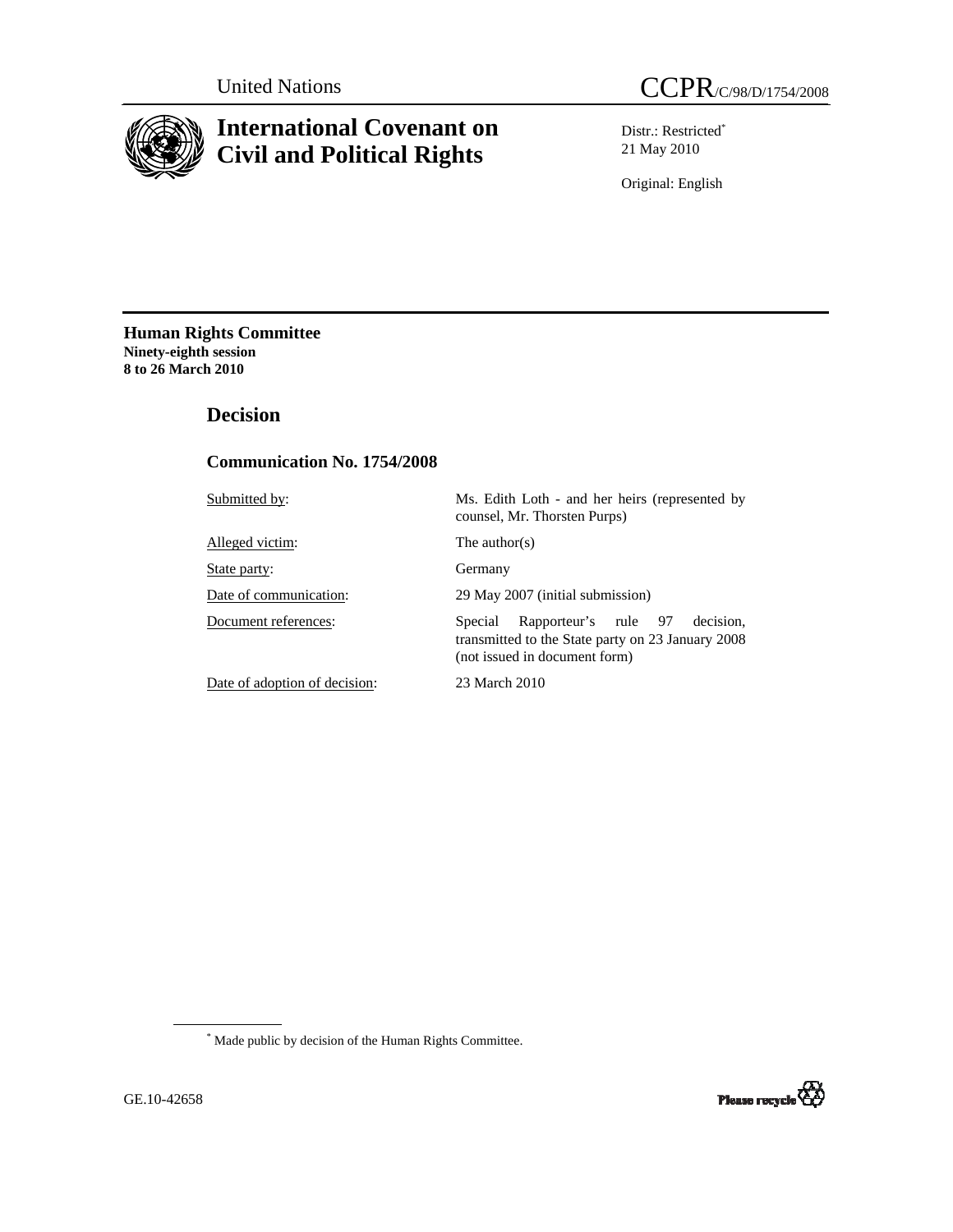| Subject matter:                    | Obligation to surrender without compensation a<br>plot of land to the local authorities, in the context<br>of the German reunification. |
|------------------------------------|-----------------------------------------------------------------------------------------------------------------------------------------|
| Procedural issues:                 | Scope and validity of the reservation made by<br>the State party under article 5, paragraph 2(a) of<br>the Optional Protocol.           |
| Substantive issues:                | Discrimination against certain categories of<br>persons on the ground of their property.                                                |
| Articles of the Covenant:          | 26.                                                                                                                                     |
| Articles of the Optional Protocol: | 5, paragraph 2 (a)                                                                                                                      |
|                                    | <b>[Annex]</b>                                                                                                                          |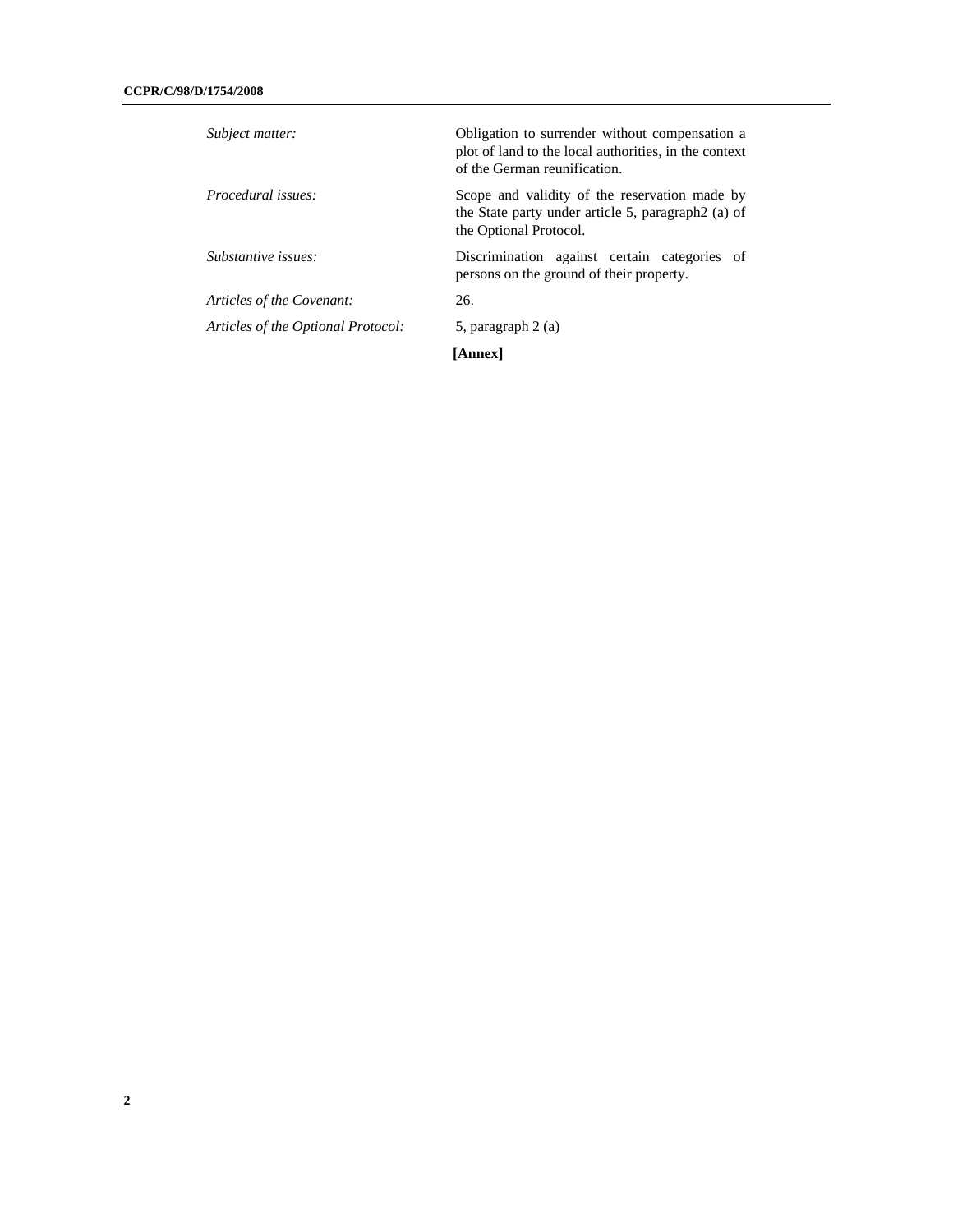# **ANNEX**

 **Decision of the Human Rights Committee under the Optional Protocol to the International Covenant on Civil and Political Rights (ninetyeighth session)** 

concerning

## **Communication No. 1754/2008\*\***

| Submitted by:                                                                                                            | Ms. Edith Loth - and her heirs (represented by<br>counsel, Mr. Thorsten Purps) |
|--------------------------------------------------------------------------------------------------------------------------|--------------------------------------------------------------------------------|
| Alleged victim:                                                                                                          | The author(s)                                                                  |
| State party:                                                                                                             | Germany                                                                        |
| Date of communication:                                                                                                   | 29 May 2007 (initial submission)                                               |
| The Human Rights Committee, established under article 28 of the International<br>Covenant on Civil and Political Rights, |                                                                                |
| Meeting on 23 March 2010                                                                                                 |                                                                                |

Adopts the following:

### **Decision on admissibility**

1. The original author of the communication was Edith Loth, a German national, who died on 16 March 2008. The author's heirs, who are her three children, Ms. Suzanne Loth, Ms. Ingrid Loth and Mr. Andreas Loth, decided to pursue the communication before the Committee, since the alleged violation directly affects them. The authors claim to be victims of a violation by Germany<sup>1</sup> of article 26 of the International Covenant on Civil and Political Rights. They are represented by counsel.

<sup>\*\*</sup> The following members of the Committee participated in the examination of the present communication: Mr. Abdelfattah Amor, Mr. Lazhari Bouzid, Ms. Christine Chanet, Mr. Mahjoub El Haiba, Mr. Ahmad Amin Fathalla, Mr. Yuji Iwasawa, Ms. Helen Keller, Mr. Rajsoomer Lallah, Ms. Zonke Zanele Majodina, Mr. Michael O'Flaherty, Mr. José Luis Pérez Sanchez-Cerro, Mr. Rafael Rivas Posada, Sir Nigel Rodley, Mr. Fabian Omar Salvioli, Mr. Krister Thelin and Ms. Ruth Wedgwood.

An individual opinion co-signed by Committee members Mr. Rafael Rivas Posada and Mr. Fabián Omar Salvioli is appended to the present decision.

<sup>&</sup>lt;sup>1</sup> The Covenant and the Optional Protocol to the Covenant entered into force for Germany on 17 March 1974 and 25 November 1993, respectively. Upon ratification of the Optional Protocol, the State Party entered the following reservation: "The Federal Republic of Germany formulates a reservation concerning article 5 paragraph 2 lit. (a) to the effect that the competence of the Committee shall not apply to communications (a) which have already been considered under another procedure of international investigation or settlement, or (b) by means of which a violation of rights is reprimanded having its origin in events occurring prior to the entry into force of the Optional Protocol for the Federal Republic of Germany, or (c) by means of which a violation of article 26 of the [said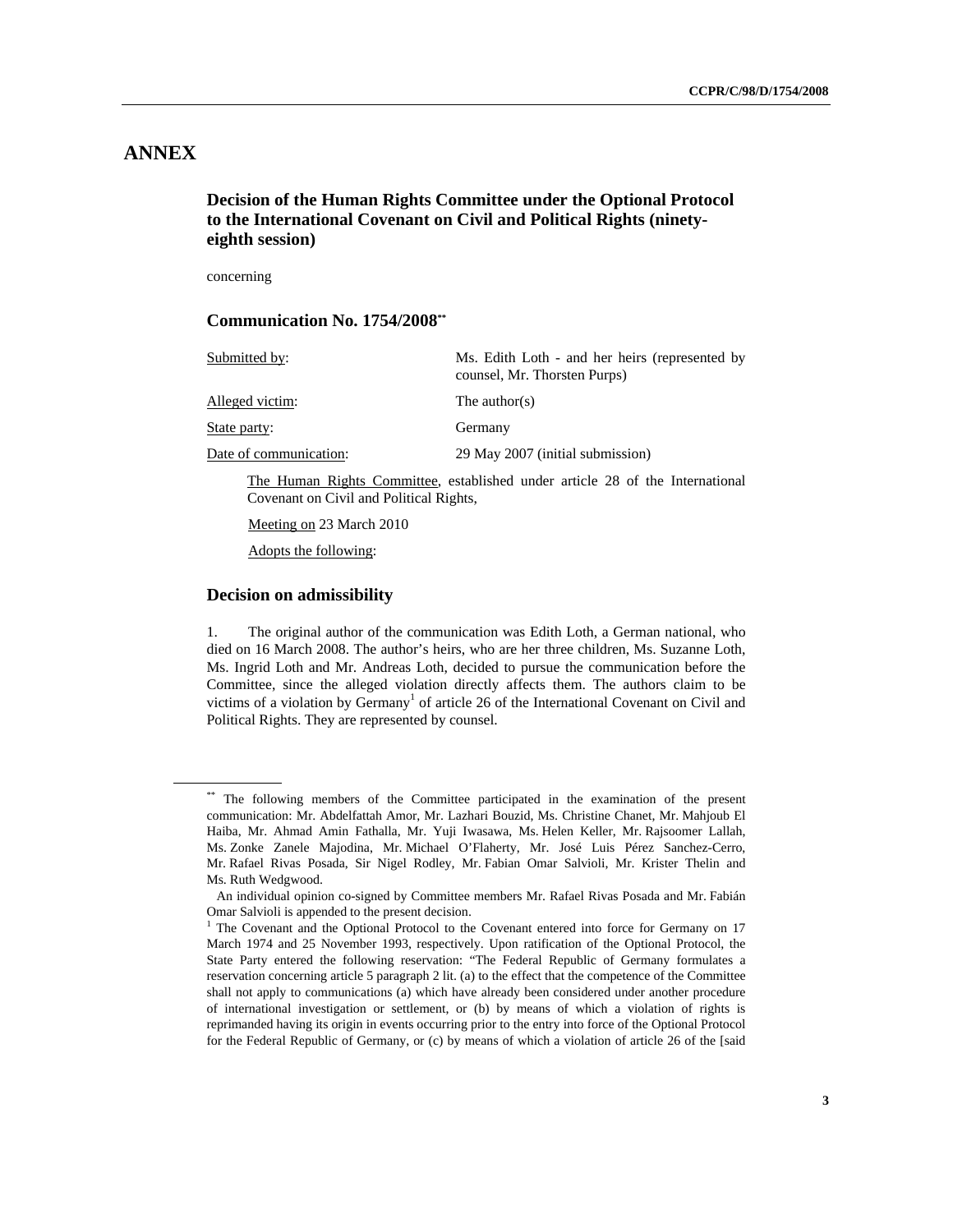#### **Facts as presented by the author**

2.1 In 1946, the deceased's uncle received a plot of land under the land reform scheme initiated by the former German Democratic Republic (GDR). According to the 1945 Land Reform Decrees, the disposal of land acquired under this scheme could only be passed on to the new owner's heirs if they continued to use the land for agricultural purposes. Otherwise, the land was to be allocated to third parties or returned to the pool of Stateowned land by the GDR authorities. On 29 March 1986, the deceased inherited the plot of land. During the period of the GDR and afterwards, the deceased's land has not been used for agricultural purposes but as a recreational facility by a community of interests with whom the deceased had signed a contract.

2.2 On 6 March 1990, the GDR Parliament passed a law on the rights of owners of land redistributed under the land reform scheme, which entered into force on 16 March 1990. The law removed all restrictions on the disposal of land acquired pursuant to the 1945 land reform. On 3 October 1990, upon German reunification, the Law of 6 March 1990 became an integral part of the law of the Federal Republic of Germany (FRG). On the same date, a new article 233, section 2, paragraph 1, of the Introductory Act to the Civil Code came into effect, confirming the status of ownership of land under the land reform scheme at that time.

2.3 On 14 July 1992, the FRG Parliament enacted a further amendment to the same Act. New article 233, section 12, paragraph 3, provides that the only persons who may inherit land acquired under the land reform scheme are those who on 15 March 1990 carried on agricultural activities, or worked in the forestry or food-industry sectors of the GDR, or had carried on an activity in one of the above sectors during the previous ten years. If this was not the case, title to the land in question was to revert without compensation to the tax authorities of the German region ("Lander") in which the land was situated. The idea of the FRG authorities was to "reestablish" the situation as "it should have been" if the GDR authorities had not failed to implement their own law prior to 15 March 1990.

2.4 On the basis of the amended Introductory Act to the Civil Code, on 28 July 1995, referring to the fact that the deceased had not used the land for agricultural purposes, the authorities requested the deceased to transfer the property without compensation. On 16 July 1997, the District Court of Frankfurt/Oder ordered the deceased to reassign her property. On 10 June 1998, the Brandenburg Court of Appeal dismissed the deceased's appeal against the decision of 16 July 1997. On 15 July 1999, the Federal Supreme Court dismissed her appeal against the decision of 10 June 1998. Finally, on 25 October 2000, the Federal Constitutional Court dismissed the deceased's appeal on the ground that there had been no breach of her fundamental rights.

2.5 The deceased brought the case to the European Court of Human Rights, claiming that the obligation to reassign her land to the tax authorities without compensation infringed her rights to the peaceful enjoyment of her possessions, guaranteed by article 1, of Protocol No.1, of the European Convention on the Protection of Human Rights and Fundamental Freedoms (European Convention), as well as her rights not to be discriminated against, under article 14 of the European Convention, taken in conjunction with article 1, of the Protocol No. 1.

2.6 The deceased argued, in particular, that she had been discriminated against in comparison with three categories of persons: owners of land acquired under the land reform who had acquired their property as new farmers and were still alive on 15 March 1990;

Covenant] is reprimanded, if and insofar as the reprimanded violation refers to rights other than those guaranteed under the aforementioned Covenant."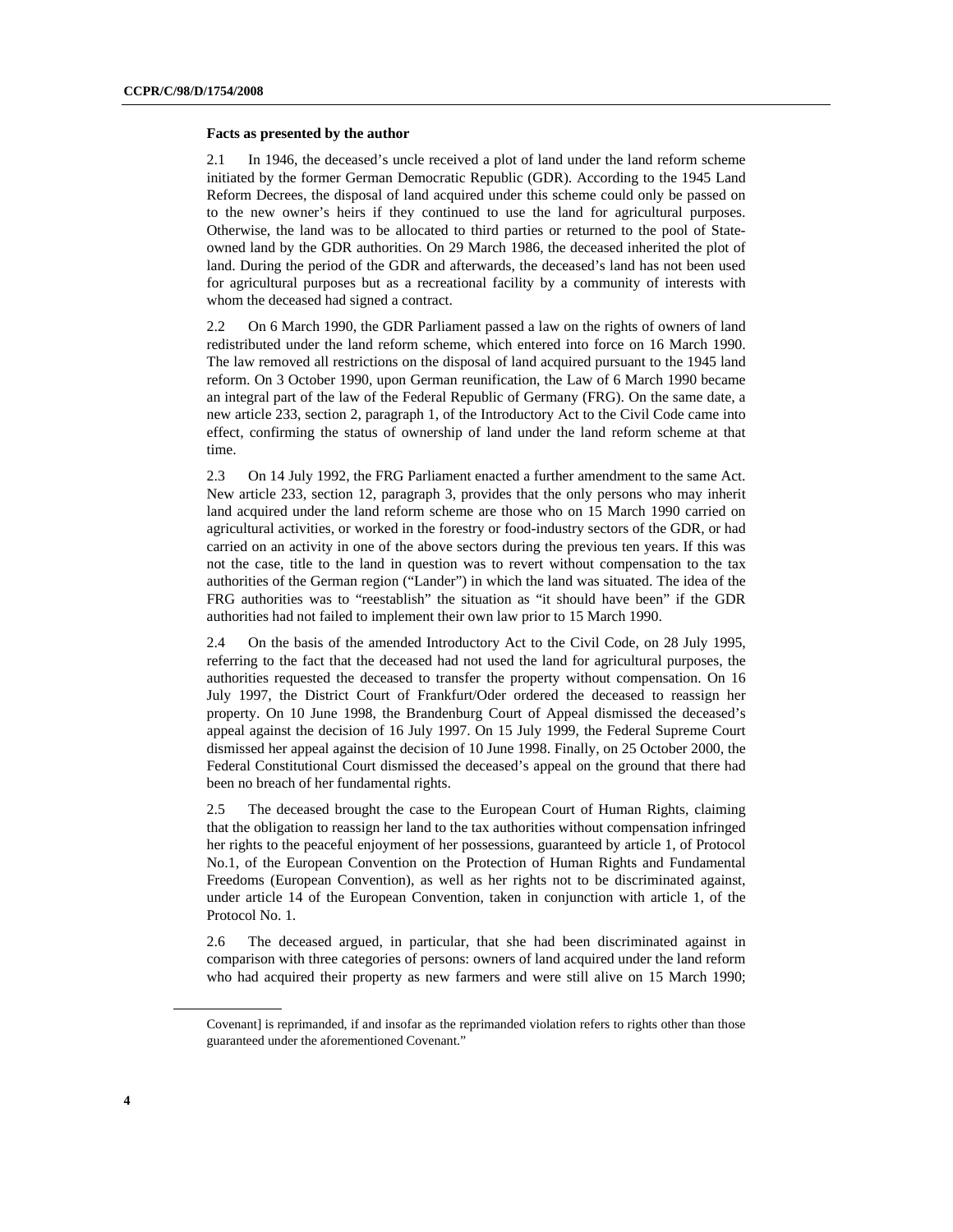owners of land who had acquired it *inter vivos* before 15 March 1990; and, lastly, persons who had inherited the land between 16 March 1990 and 2 October 1990.

2.7 On 22 January 2004, the European Court delivered a judgment in which it held unanimously that there had been a violation of article 1 of Protocol No. 1 and that it was not necessary to examine the applicants' complaint under article 14 of the Convention taken in conjunction with article  $1$  of the Protocol No.1.<sup>2</sup>

2.8 On 14 June 2004, following the request by the German Government and in accordance with article 43 of the Convention and rule 73 of the Court, the case was referred to the Grand Chamber. On 30 June 2005, the Grand Chamber held that there had not been a breach of article 1 of Protocol No. 1, or of article 14 of the Convention taken in conjunction with article 1 of Protocol No.1. The Court concluded that in the unique context of German reunification, having taken into account both the uncertainty of the legal position of heirs in the Law of 6 March 1990, and the grounds of social justice relied on by the German authorities, the lack of any compensation did not upset the "fair balance", which had to be struck between the protection of property and the requirements of the general interest.

## **The complaint**

3.1 The authors allege a violation of the deceased's rights under article 26 of the Covenant, because along with 70,000 other persons, the so-called "new settlers' inheritors", her property was confiscated without any compensation by the State party. They claim that the deceased, as one of these "new settlers' inheritors", was discriminated against in comparison to persons belonging to a similar group, the so-called "Modrow purchasers".<sup>3</sup> They argue that while the deceased was forced to surrender her property without compensation, the "Modrow purchasers'" right to their property was comprehensively protected by the various laws enacted during the same period of time. They base the comparability of the two groups of persons, the "new settlers inheritors" and the "Modrow purchasers" on the fact that the laws affecting these two groups regarding their property rights were passed within one day of the other i.e. 6 and 7 March 1990, respectively.

3.2 The authors claim that the German reservation to article 5 paragraph 2 (a) of the Optional Protocol does not apply in the present case, as the European Court of Human Rights, in its decision of 30 June 2005, did not examine the "same matter" within the meaning of the State party's reservation. They argue that the main focus of the case brought to the European Court was the violation of the deceased's right to property, in accordance with article 1, of Protocol No.1. In addition, the deceased claimed to have been discriminated against, under article 14 of the Convention, in conjunction with article 1, of Protocol No.1, compared with three categories of new settlers inheritors mentioned in the Section 233 (12) of the Introductory Act to the Civil Code. However, in the present complaint to the Committee, the authors stress that they are not asserting a violation of the deceased's property rights but a breach of her right under article 26 of the Covenant. Unlike article 14 of the European Convention, article 26 is a free-standing provision, which can be invoked independently of the other Covenant rights and offers a broader scope of protection

<sup>2</sup> European Court of Human Rights, *Case of Jahn and others v. Germany*, (Applications No. 46720/99, 72203/01 and 72552/01).

<sup>&</sup>lt;sup>3</sup> On 7 March 1990, the GDR parliament adopted the Law on the Sale of State-owned Buildings, which entered into force on 19 March 1990. The law allowed private persons, the "Modrow purchasers", to purchase both state-owned buildings and parcels of land at very low prices. The deceased was not such a purchaser. On 21 September 1994, the FRG Parliament adopted the Split Property Settlement Act, which allowed the "Modrow purchasers", to repurchase plots of land for half of their current market value, in the event that they had to retransfer them to the previous owners for various reasons.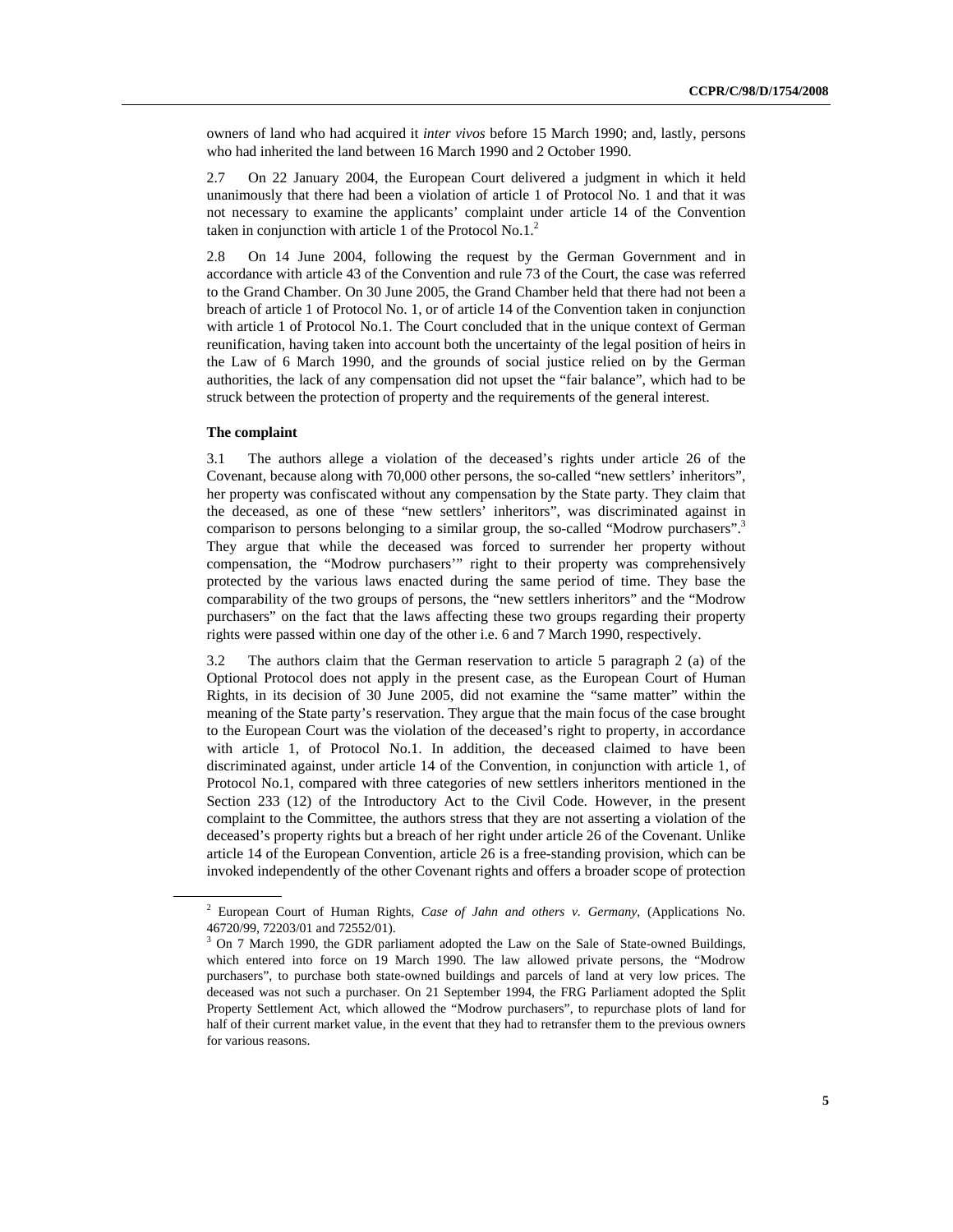than article 14 of the European Convention. The authors argue that the European Court only examined the deceased's alleged discriminatory treatment against other "new settlers inheritors", and not the claim of discrimination compared with the "Modrow purchasers".

3.3 The authors also claim that the reservation made by Germany under article 5, paragraph 2 (a), regarding the Committee's competence *ratione temporis* is irrelevant, as the pertinent events occurred after 25 November 1993, date of the entry into force of the Optional Protocol for the State party. These events are the legal provisions contained in the Split Property Settlement Act of 21 September 1994 and the Law Preserving the Modernisation of Living Spaces of 23 June 1997, which are the basis of the preferential treatment granted to the "Modrow purchasers".

3.4 The authors further claim that the German reservation regarding article 26 of the Covenant, is invalid as it is particularly extensive and limits the scope of the Committee to a disproportionate extent. This reservation is incompatible with the object and purpose of the Optional Protocol, if not the Covenant itself, as it seeks to limit the State party's obligations under article 26 in a manner inconsistent with the Committee's interpretation of that provision as a free-standing right. They argue that no reservation can be made to a substantive obligation under the Covenant through the vehicle of the Optional Protocol<sup>4</sup>. They recall that the Committee had expressed regrets about the State party's reservation in its concluding observations on the fourth periodic report of Germany. Further, they state that the State party has no legitimate interest in upholding its reservation, after having signed Protocol No. 12 to the European Convention,  $<sup>5</sup>$  which contains a general prohibition</sup> of discrimination. The authors conclude that the reservation being invalid, the Committee is not precluded from examining their claim under article 26.

### **State party's observations on admissibility**

4.1 On 27 March 2008, the State party submitted its observations on the admissibility of the communication, arguing that, on the basis of the German reservation, it is inadmissible *ratione materiae* because of the prior consideration of the "same matter" by the European Court of Human Rights.

4.2 The State party notes that the European Court has considered the "same matter", as it concerned the same claim based on similar facts. As in the present communication, the deceased requested the European Court to find that she had been a victim of discrimination because the group of persons to which she belongs was dispossessed of their property without compensation and for no objective reasons, unlike other groups of owners. It notes that the deceased's claim was thoroughly and comprehensively examined by the European Court. It recalls the Court's conclusion that no discrimination occurred as the provisions of the law in question were in fact properly and reasonably based. The State party argued that the examination by the Committee under article 26 of the Covenant would lead to the same conclusion as on the basis of the German reservation, the extent of protection of article 26 goes no further than the protection under article 14 of the European Convention. In this regard, the State party referring to the inadmissibility decision in *Rogl* v*. Germany*, 6

<sup>&</sup>lt;sup>4</sup> They refer to the Committee's General Comment 24, CCPR, 52<sup>nd</sup> session (1994), General Comment 24: Issues relating to reservations made upon ratification or accession to the Covenant or the Optional Protocols thereto, or in relation to declarations under article 41 of the Covenant, at para. 13, as well as its jurisprudence in *Kennedy* v*. Trinidad and Tobago*, Communication No. 845/1998, at para. 6, and articles 2, paragraph 1 (d), and 19 of the Vienna Convention on the Law of Treaties.

<sup>&</sup>lt;sup>5</sup> Germany has signed Protocol No. 12 to the European Convention on 4 November 2000 but has not ratified it to date. See the Council of Europe's Treaty Office at: http://conventions.coe.int (consulted on 22 December 2003).

<sup>6</sup> Communication No. 808/1998.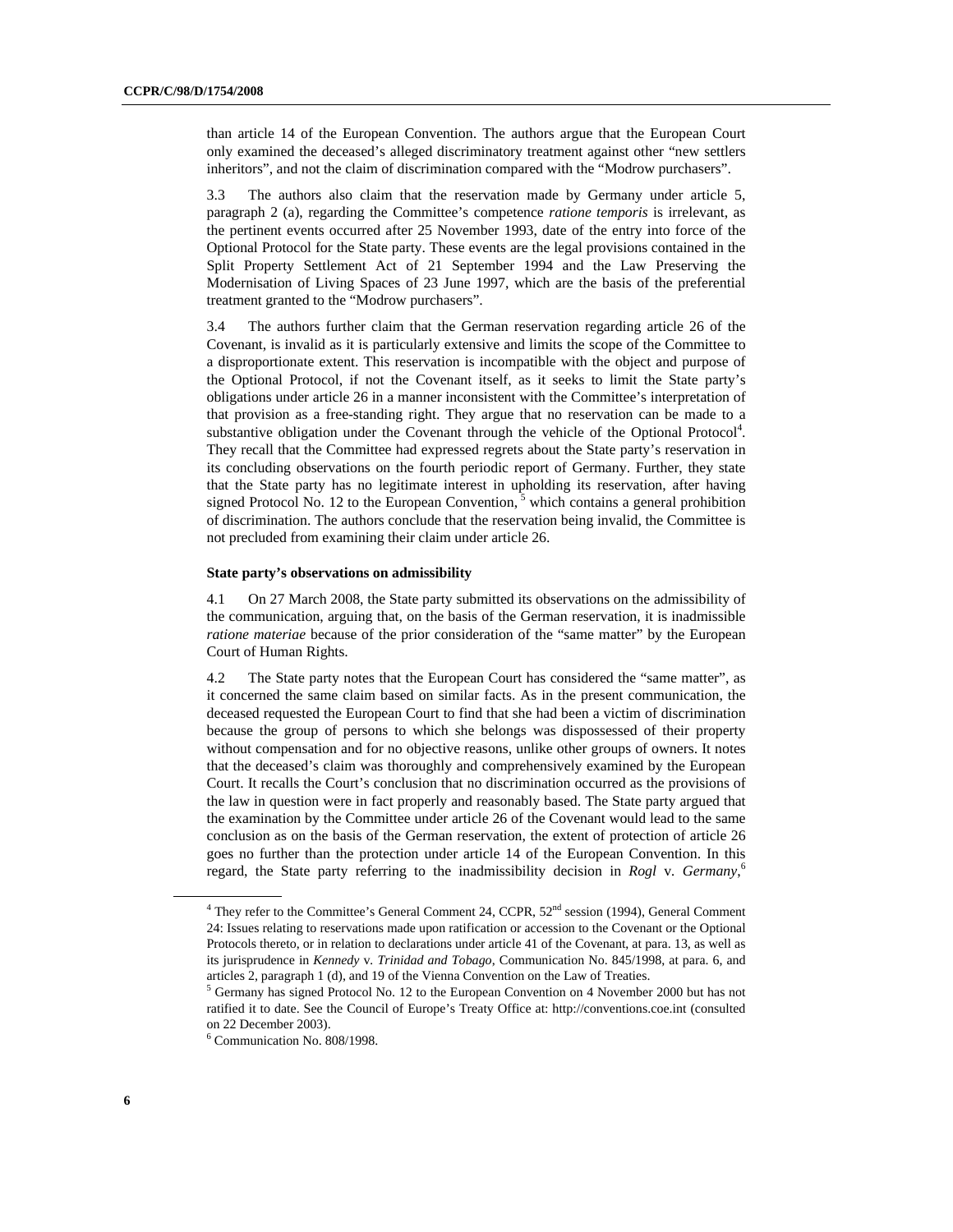observes that the authors failed to substantiate their claim on the difference of the scope of protection between article 26 of the Covenant and article 14 of the Convention.

4.3 The State party submits that the German reservation aims to prevent duplication of international control procedures, conflicting decisions under such procedures and "forum shopping" by complainants.

4.4 It observes that the new comparison group of the "Modrow purchasers" referred to by the authors in the present claim has never been mentioned before. As the authors failed to litigate this argument at the national level, the State party considers that the submission is thus also inadmissible on the ground of non-exhaustion of domestic remedies. .

4.5 The State party submits that the claim is inadmissible *ratione temporis* in accordance with its reservation under article 5, para. 2 (a) of the Optional protocol. The origin of the alleged violation is the Law of 14 July 1992, which introduced the new article 233, section 12, paragraph 3, to the Introductory Act to Civil Code of 1992. It argues that the authors' claim that discrimination resulted from the laws of 1994 and 1997 is ill founded and only serves the purpose of circumventing the reservation.

4.6 Lastly, the State party observes that its reservation regarding article 26 is valid and must be observed under international law, and the Human Rights Committee recognized it as such.<sup>7</sup> Thus, the Committee is precluded from considering this claim, as it is based solely on article 26.

#### **Comments by the author**

5.1 On 14 May 2008, the authors reiterate their previous claims.

5.2 On the issue of the "same matter" having been examined by the European Court, the authors argue that the scope of protection between article 14 of the European Convention and article 26 of the Covenant are different, as is their jurisprudence. They emphasize that their free-standing claim of discrimination has not been, and could not have been, considered by the European Court, in accordance with the established case law of the Committee.<sup>8</sup> Therefore, the Committee is not precluded from examining these claims on the basis of the State party's reservation.

5.3 The authors argue that the issue of discrimination was brought before the domestic legal authorities, and thus remedies have been exhausted. The deceased's constitutional complaint included the allegation of a violation of article 14 (protection of property) and of article 3 (basic right to equality/non discrimination) of the Constitution of the State party, including with regard to the comparison group of the "Modrow purchasers".

5.4 Regarding the State party's argument that the origin of the alleged violation is the 1992 law, the authors argue that infringements of rights do not come into being until the general legal basis is substantiated and individualized for a person by an administrative or judicial legal act. They argue that it was only with the 1995 claim against the deceased, the subsequent court decisions and other legal acts forming the basis of the discriminatory treatment (1994 and 1997 laws) that their rights were infringed.

<sup>&</sup>lt;sup>7</sup> Final notes of 2004 to the 5<sup>th</sup> Governmental Report of the Federal Republic of Germany.

The author refers to Communication No. 965/2000, *Karakurt* v*. Austria*, at para. 7.4.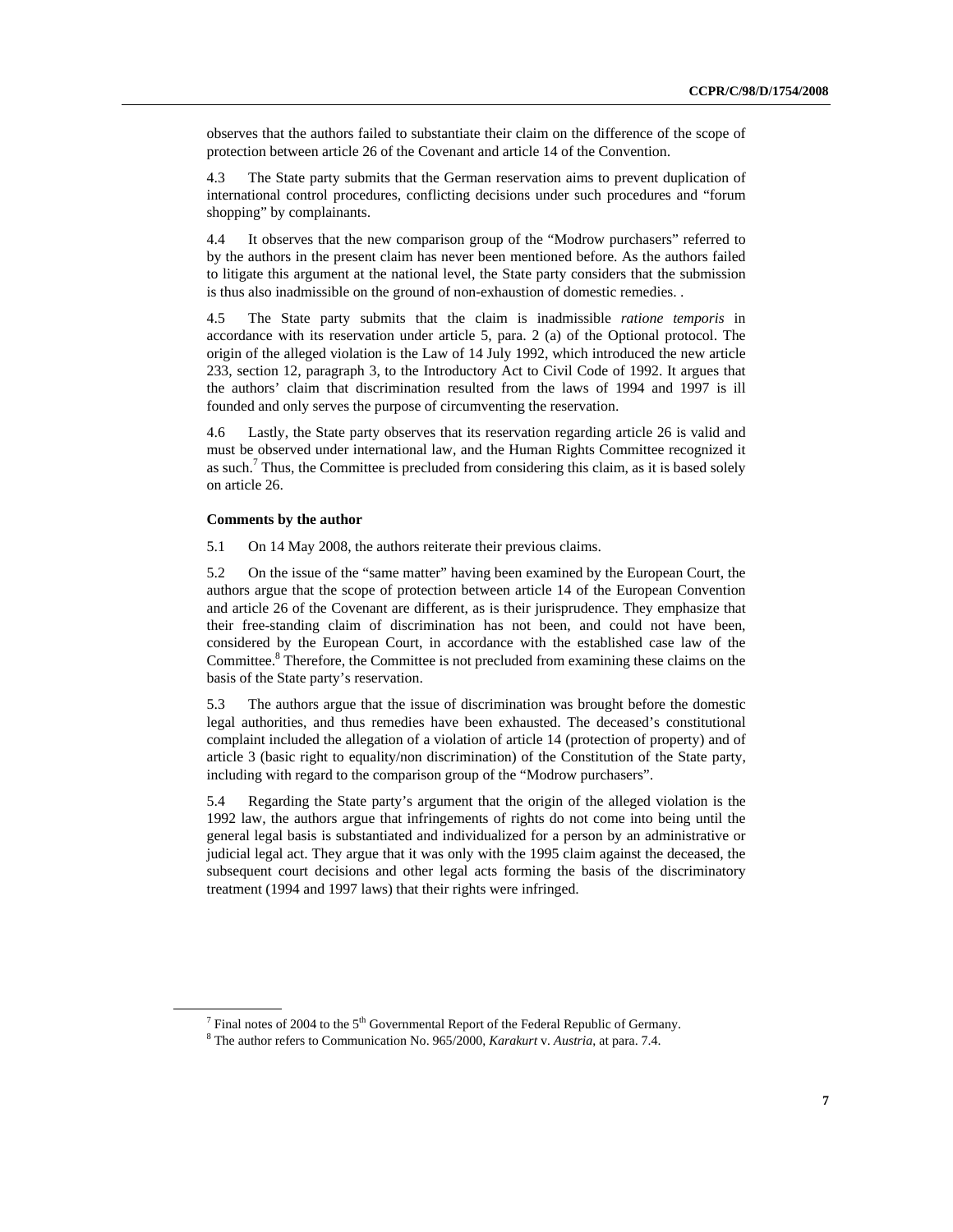#### **Issues and proceedings before the Committee**

6.1 Before considering any claim contained in a communication, the Human Rights Committee must, in accordance with rule 93 of its rules of procedure, decide whether or not the communication is admissible under the Optional Protocol to the Covenant.

6.2 The Committee notes that the State party has invoked its reservation to article 5, paragraph 2 (a) of the Optional Protocol, precluding the Committee from examining communications, "which have already been considered under another procedure of international investigation or settlement." The Committee has to assess whether the "same matter" has indeed been considered during the proceedings before the European Court.

6.3 The Committee recalls its jurisprudence that the "same matter" within the meaning of article 5, paragraph 2 (a), must be understood as relating to the same author, the same facts and the same substantive rights.<sup>9</sup> It observes that Application no. 72552/01 was submitted to the European Court by the same author, was based on the same facts and related to the right of non-discrimination on the same grounds.

6.4 The Committee also recalls that the independent right to equality and nondiscrimination in article 26 of the Covenant provides greater protection than the accessory right to non-discrimination contained in article 14 of the European Convention,  $10$  which has to be claimed in conjunction with another right protected under the Convention or its relevant Protocols. However the Committee notes that the authors are claiming to have been broadly discriminated against on the basis of the deceased's property title. It also notes that the European Court has examined whether the deceased was discriminated against in connection with the enjoyment of her property. To do so, the Court examined and assessed the treatment made by the legislator with respect to her property title and compared it with treatment of other categories of "new settlers' inheritors". The fact that the Court did not consider whether the deceased was discriminated against in comparison to an entirely separate category of property owners, "the Modrow purchasers", who bore no relationship to the deceased, does not detract from the fact that the same substantive issue was considered by the Court. Consequently, the Committee concludes that the "same matter" has been considered by the European Court, within the meaning of the State party's reservation. It follows that the Committee is precluded by the State party's reservation to article 5, paragraph 2 (a), of the Optional Protocol from examining the present communication.

6.5 Under these circumstances the Committee does not need to address the permissibility and applicability of the other dispositions contained in the State party's reservation to the Optional Protocol.

7. The Human Rights Committee therefore decides:

(a) That the communication is inadmissible under article 5, paragraph 2 (a) of the Optional Protocol;

(b) That this decision shall be communicated to the State party and to the author.

[Adopted in English, French and Spanish, the English text being the original version. Subsequently to be issued in Arabic, Chinese and Russian as part of the Committee's annual report to the General Assembly.]

<sup>&</sup>lt;sup>9</sup> See Communication 998/2001, Althammer v. Austria, at para. 8.4.

<sup>&</sup>lt;sup>10</sup> See Communication 998/2001, *Althammer v. Austria*, at para. 8.4.